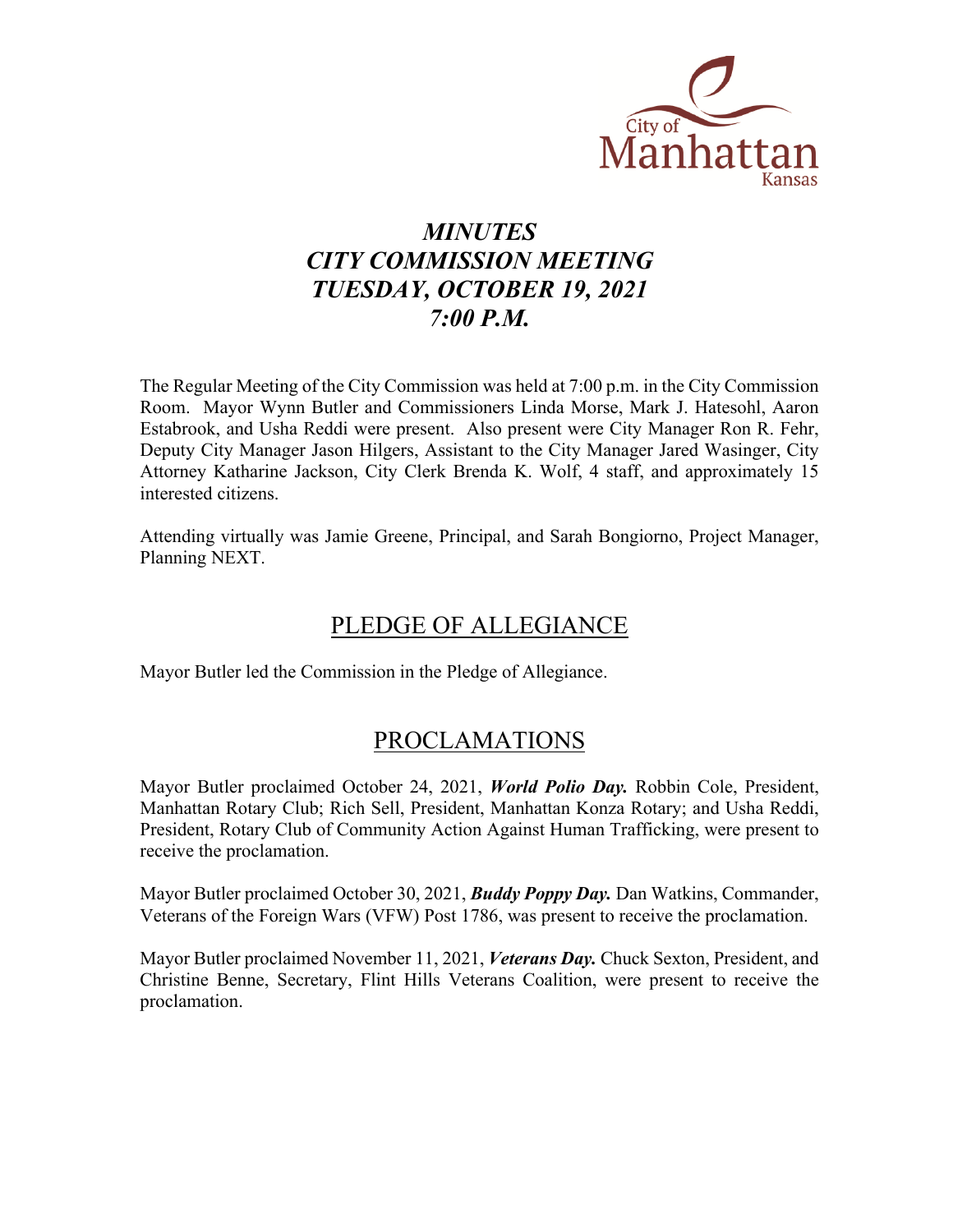**Minutes** City Commission Meeting October 19, 2021 Page 2

### COMMISSIONER COMMENTS

Commissioner Reddi mentioned that there was a lot of construction around town and urged everyone to be cautious. She stated that the North Campus Corridor Dedication Ceremony was held on Thursday, October 14, 2021, and spoke to how well various government entities have worked together on the Corridor and how much has been invested in the infrastructure. She highlighted that there were many events scheduled for the weekend and that several Halloween events were planned around town at the end of October. She asked that everyone be cautious, have fun, enjoy the weather, and be careful with all the construction projects and visitors in town for sporting events.

Commissioner Estabrook provided an update on the Afghanistan resettlement. He said that new people would be arriving in town around October 25, 2021, and that more families were expected over the next few months. He stated that the first family that arrived was settling in and doing well. He thanked the community that stepped up to volunteer and the faith leaders from every denomination that were working to figure out how to meet the need. He commented that on October 28, 2021, the Food and Farm Council held a Food Summit at the Kansas State University Foundation and discussed the food system plan.

Commissioner Hatesohl stated that he and Commission Estabrook recently attended the Association of the United States Army (AUSA) conference in Washington, DC, on October 11-13, 2021, and had a chance to receive a briefing from the state's military lobbyist who keeps an eye on Fort Riley. He said there would be an opportunity for community to show support again for Fort Riley at next evaluation and generate more positive information for the Department of Defense to keep Fort Riley as strong as possible.

Commissioner Morse stated that she would be participating in various events scheduled for Veterans Day but would not be riding in the parade on Old Engine 1. She mentioned that on Wednesday, October 13, 2021, she had the opportunity to join the Peace Memorial Auditorium Fundraising group to celebrate their success in raising money for various items in the Auditorium that needed to be replaced.

Mayor Butler stated that he was looking forward to kicking off the holiday season with Halloween events such as the second annual Howl N' Prowl in City Park on Sunday, October 24, 2021; the Kansas State University Homecoming parade and Trick-or-Treat in the 'Ville on Friday, October 29, 2021; and the SPOOKtacular Trick-or-Treat event at the Sunset Zoo on Friday, October 22, 2021.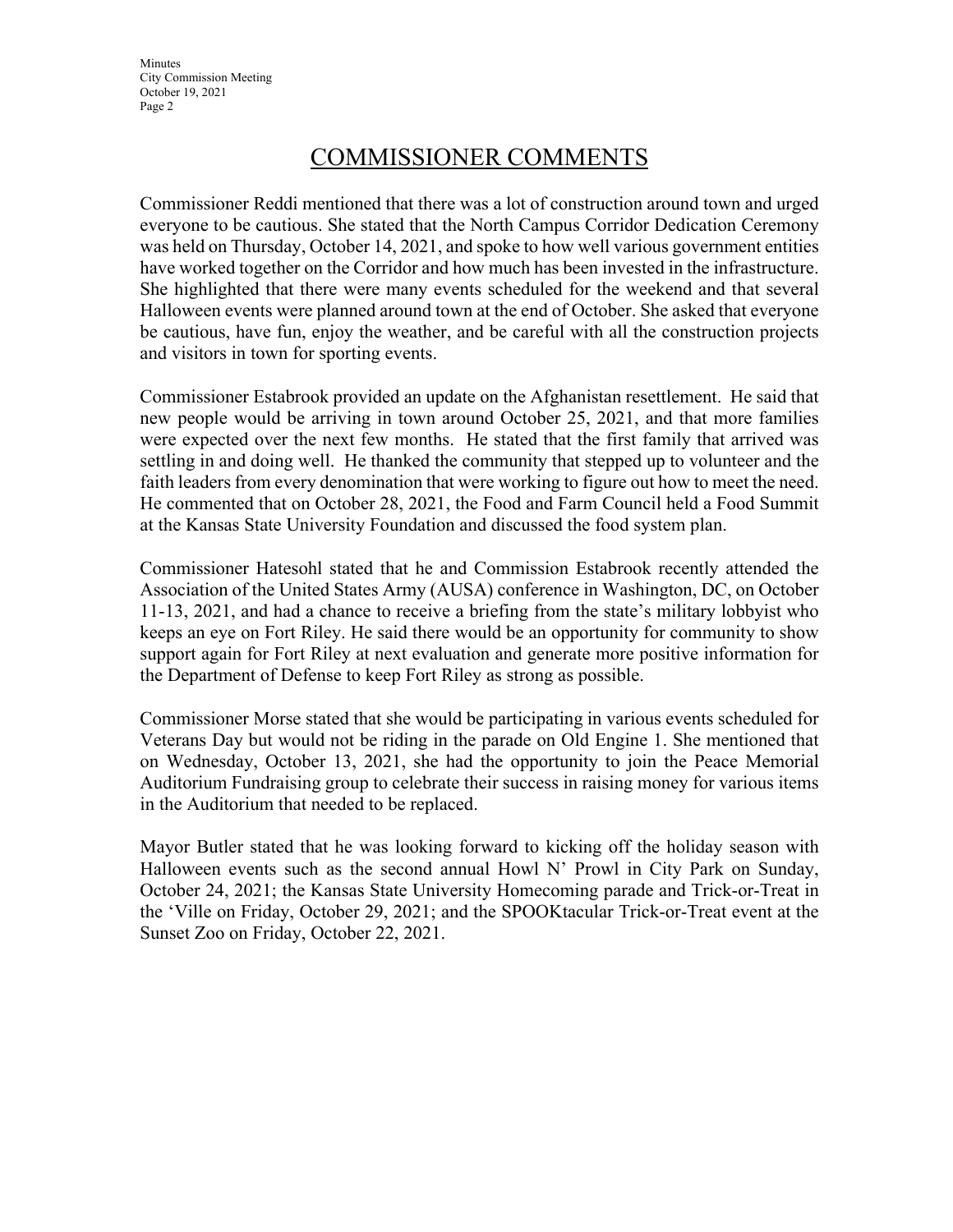**Minutes** City Commission Meeting October 19, 2021 Page 3

### CONSENT AGENDA

(\* denotes those items discussed)

#### **MINUTES**

The Commission approved the minutes of the Regular City Commission Meeting held Tuesday, October 5, 2021.

#### **CLAIMS REGISTER NO. 2984**

The Commission approved Claims Register No. 2984 authorizing and approving the payment of claims from September 29, 2021 – October 12, 2021, in the amount of \$5,047,630.56.

#### **ORDINANCE NO. 7553 - AMEND 2021 CITY BUDGET**

The Commission approved Ordinance No. 7553 amending the 2021 City Budget for the Fire Pension KP&F Fund, Sales Tax Fund, Special Street Highway Fund, Downtown Redevelopment TIF Fund, Special Street Maintenance Fund, and Equipment Reserve Fund.

#### **ORDINANCE NO. 7554 - AMEND - DOUGLASS CENTER ADVISORY BOARD**

The Commission approved Ordinance No. 7554 relating to updates to the Douglass Center Advisory Board.

#### **BYLAWS - FREDERICK DOUGLASS RECREATION COMPLEX ADVISORY BOARD**

The Commission adopted Bylaws for the Frederick Douglass Recreation Complex Advisory Board.

#### **FIRST READING - 2022 SERVICE FEES - AGGIEVILLE BUSINESS IMPROVEMENT DISTRICT**

The Commission approved first reading of an ordinance levying business improvement service fees for 2022 on businesses located within the Aggieville Business Improvement District.

#### **FIRST READING - 2022 SERVICE FEES - DOWNTOWN BUSINESS IMPROVEMENT DISTRICT**

The Commission approved first reading of an ordinance levying business improvement service fees for 2022 on businesses located within the Downtown Business Improvement District.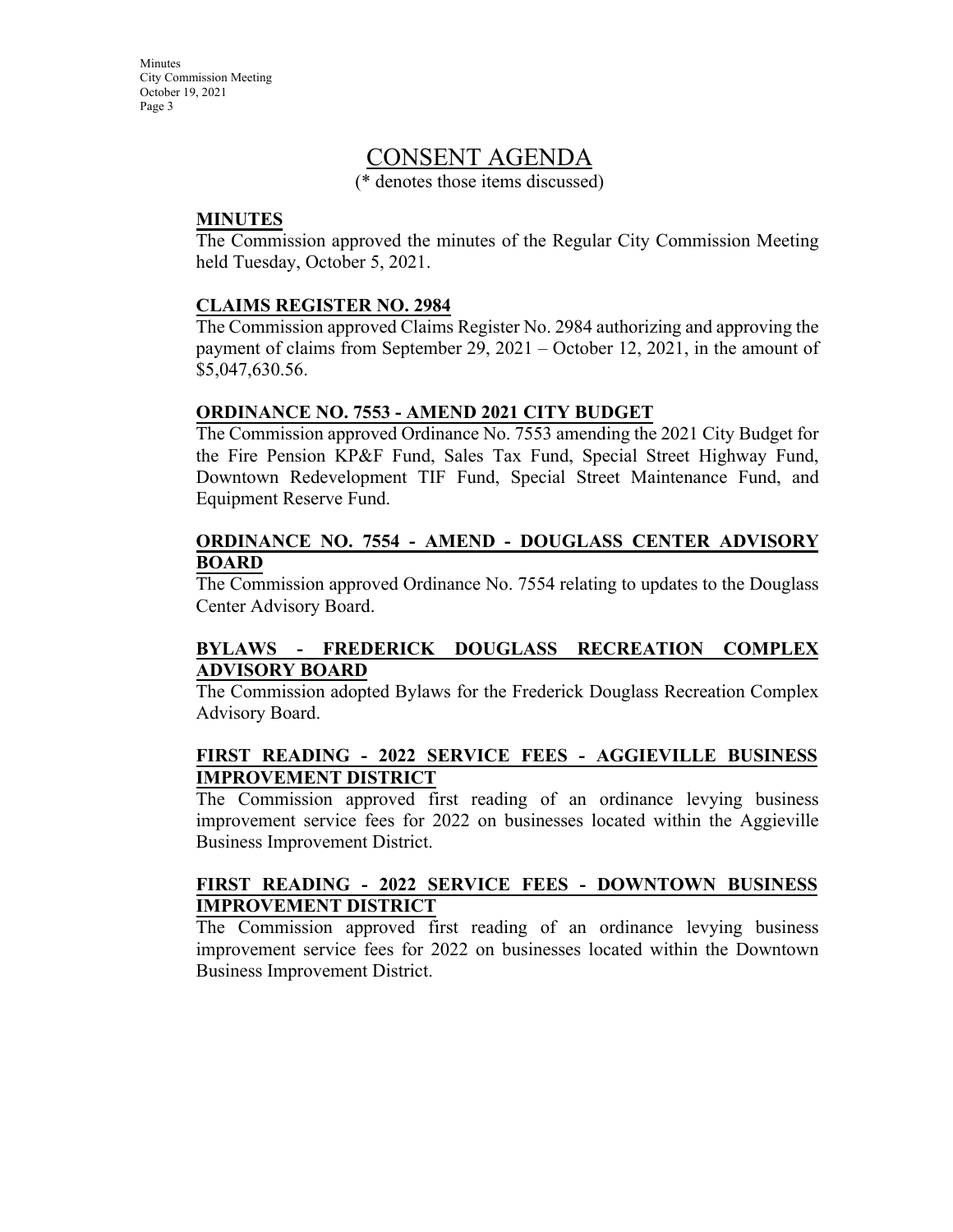## CONSENT AGENDA (*CONTINUED*)

#### **RESOLUTION NO. 101921-A - SET DATE OF SALE - TEMPORARY NOTES SERIES 2021-03**

The Commission approved Resolution No. 101921-A authorizing the offering for sale of General Obligation Temporary Notes Series 2021-03 to finance the following two (2) special assessment projects: *Stonehaven Addition, Unit Two* – Storm Drainage Detention Pond (SM1903) and *Stonehaven Addition, Unit Two –* Amherst Street Improvements (ST1903); and four (4) capital projects: *North Campus Corridor, Phase Ten –* Street Improvements (ST2001); *Aggieville Parking Garage –* Building Improvements (AG1903); *Levee Storm Drainage Improvements (*SM1813) an*d City Park Playground and Surfacing Improvements* (PR2008).

#### **AGREEMENT – WHOVILLE, INC. – FESTIVAL OF LIGHTS**

The Commission authorized the Mayor and City Clerk to execute a Holiday Display Agreement with Whoville, Inc., for the holiday lighting and special events regarding "The Festival of Lights" at Blue Earth Plaza.

#### **\* BOARD APPOINTMENT – BICYCLE AND PEDESTRIAN ADVISORY COMMITTEE**

The Commission approved the re-appointment by Mayor Butler of Dave Colburn, 1906 Bluestem Terrace, to a three-year At-Large term, which will begin November 1, 2021, and will expire October 31, 2024.

Mayor Butler opened the public comments.

Hearing no comments, Mayor Butler closed the public comments.

Commissioner Morse moved to approve the consent agenda. Commissioner Hatesohl seconded the motion. On a roll call vote, motion carried 5-0.

### GENERAL AGENDA

#### **SECOND CONSIDERATION/AGREEMENT - ECONOMIC DEVELOPMENT - ELSEY HOLDINGS, LLC (DBA THE PRIME COMPANY)**

Jason Hilgers, Deputy City Manager, presented the item. He then answered questions from the Commission.

Mayor Butler opened the public comments.

Hearing no comments, Mayor Butler closed the public comments.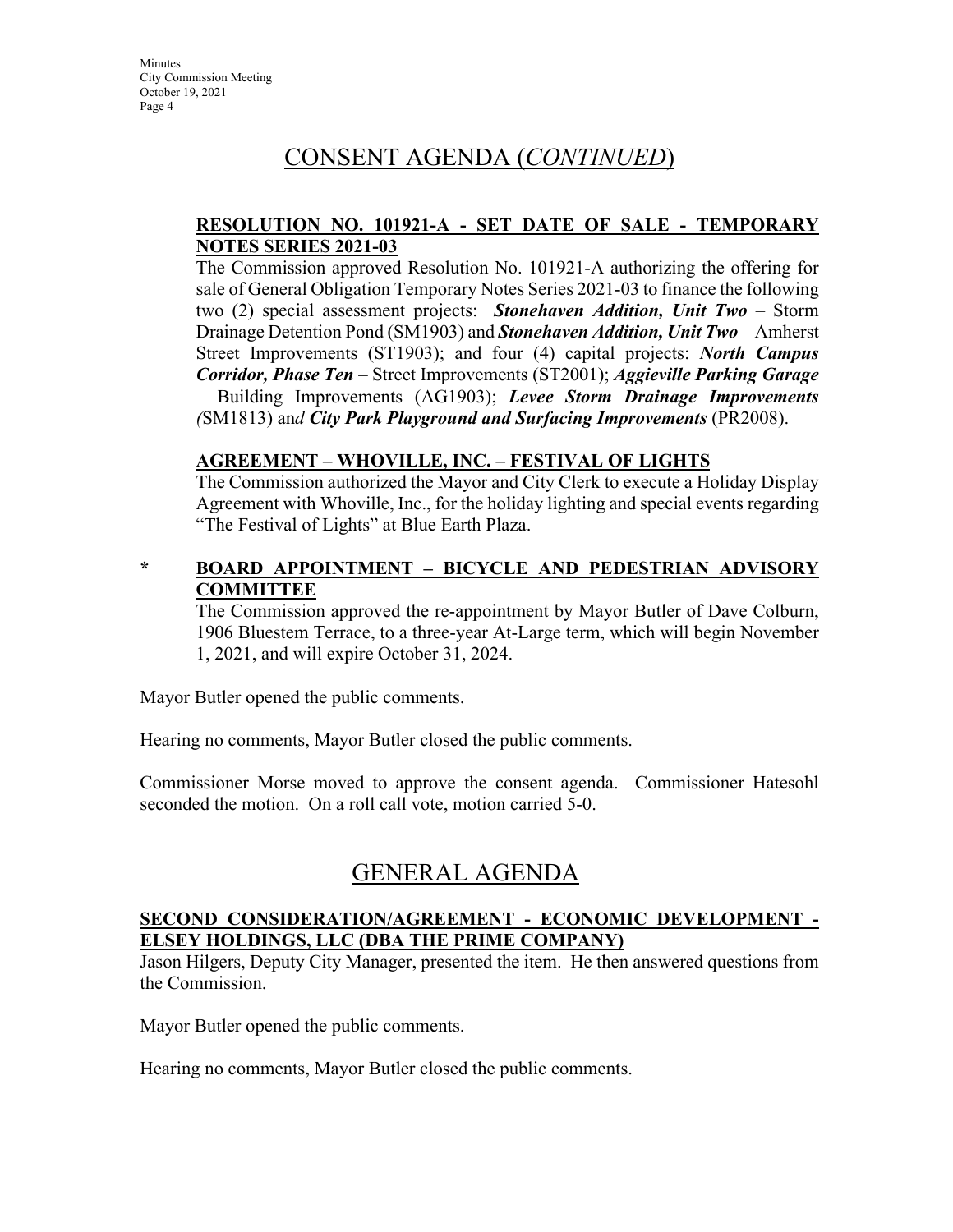# GENERAL AGENDA (*CONTINUED*)

#### **SECOND CONSIDERATION/AGREEMENT - ECONOMIC DEVELOPMENT - ELSEY HOLDINGS, LLC (DBA THE PRIME COMPANY)** *(CONTINUED)*

Commissioner Hatesohl moved to authorize the Mayor and City Clerk to execute an economic development incentive agreement with the Elsey Holdings, LLC (dba The Prime Company). Commissioner Estabrook seconded the motion. On a roll call vote, motion carried 5-0.

#### **DISCUSSION - FINAL DRAFT - STRATEGIC PLAN**

Jared Wasinger, Assistant to the City Manager, presented the item. He then answered questions from the Commission.

Fannie Fang, Co-Chair, stated that the Strategic Plan was a good start and can address many issues that the community has been facing but will only work if it's followed.

Dustin Duntz, Co-Chair, thanked the members of the committee for all of their work, Planning NEXT for leading the committee and organizing the data collected, and Jared Wasinger for all of his work. He said the Strategic Plan was created by the citizens and was a testament to how government should work.

The Commission provided the following feedback on the draft Strategic Plan:

- $\div$  Under Community Assessment (pg. 10) the population for Fort Riley should be better clarified or broken out
- $\div$  Under Goals/Fiscal Health (pgs. 26 and 29) to look at the language of Action 1.11 pertaining to engaging with Riley County and the Riley County Law Board structure and statutory processes
- Under Goals/Fiscal Health (pgs. 26 and 29), split Action 1.12 into two Actions
	- <sup>1</sup> 1.12 Identify a spending plan for the Economic Recovery and Relief Sales Tax
	- <sup>•</sup> 1.13 Identify a spending plan for American Rescue Plan Act (ARPA) funds

The majority of the Commission were interested in receiving an annual update on progress made on the goals.

Jamie Greene, Principal, and Sarah Bongiorno, Project Manager, Planning NEXT, thanked the Commission for the opportunity to prepare the first Strategic Plan for the City of Manhattan and Jared Wasinger, Assistant to the City Manager, for all his work in managing the process, and looked forward to the annual reports and progress made on the Strategic Plan.